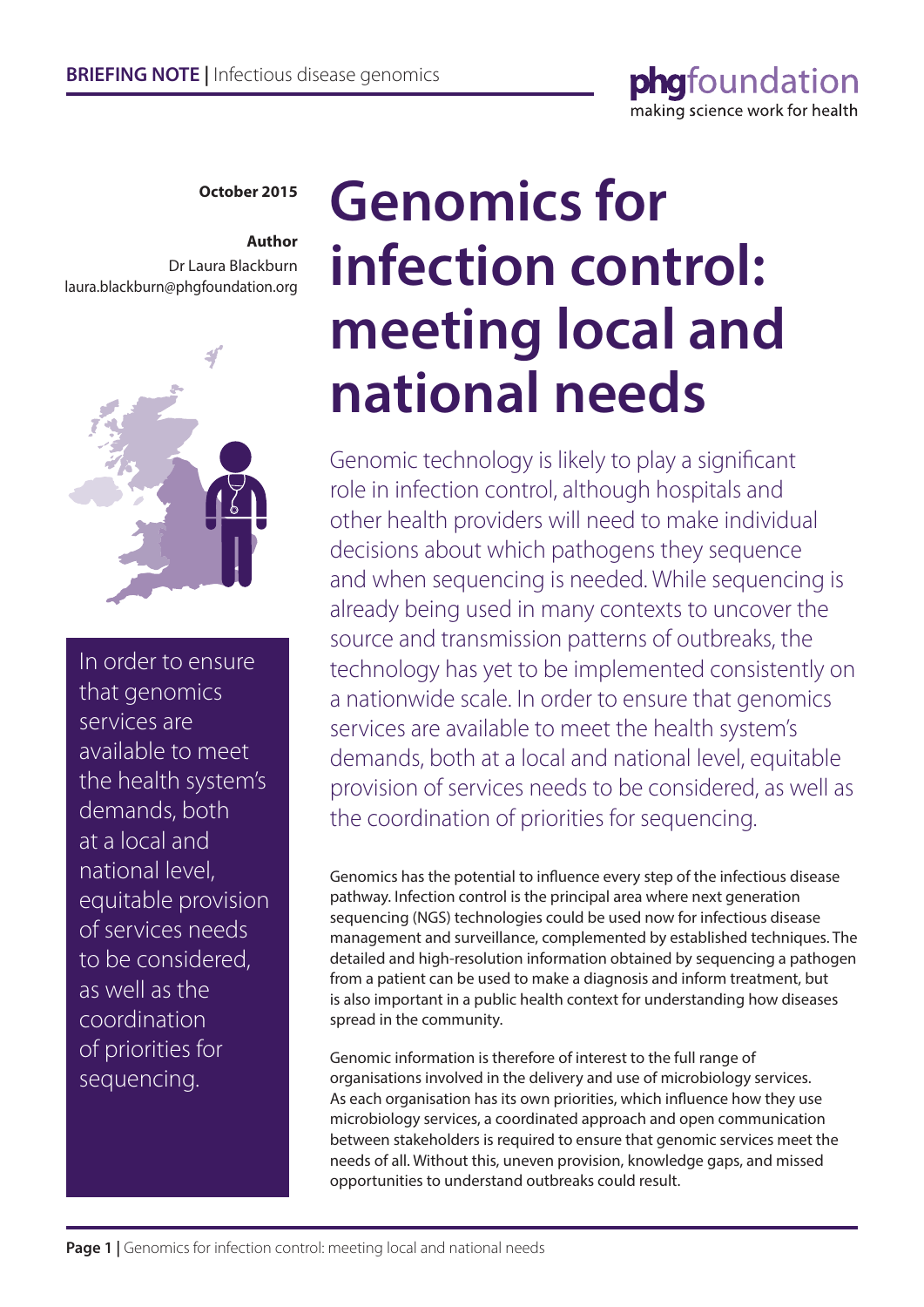**How will microbiology service providers use genomics?**





# Microbiology services in England - who is involved?

Microbiology services in England are provided by the National Health Service (NHS) and Public Health England (PHE) in a mixed model, with some private provision:

#### **• Public health microbiology services**

Provided by PHE through a network of specialist microbiology laboratories embedded in NHS hospital trusts. There are also a number of national PHE reference laboratories. Service functions cover: diagnosis and monitoring of pathogens of public health importance in community and healthcare settings including novel or re-emerging threats; monitoring antibiotic resistance and vaccine uptake and advising government on infectious disease policy.

#### **• NHS clinical microbiology services**

Provided through hospital-based laboratories, these services offer identification of a range of common pathogens and support clinical management of patients. They also play a crucial role in hospital infection control efforts by identifying common pathogens and providing drug susceptibility information. More complex cases are sent to PHE-led specialist or reference laboratories. NHS services also play a significant role in contributing to public health microbiology practice; they may test samples as part of a PHE-led outbreak investigation, and are required by law to report on certain 'notifiable' pathogens of public health significance, including measles, tuberculosis, and foodborne infections.

#### **• Private providers**

Joint ventures exist with providers, such as The Doctors Laboratory, Serco and Spire Health. Services are the same as those provided by NHS laboratories themselves.

The funding and commissioning of microbiology services reflects the dynamics of their organisation. The current payment structure will be challenging to apply in a situation where genomics is used, since the information is useful in both a primary care and public health context. Effective stakeholder communication is key to resolving this challenge.

# How will service providers use genomics for surveillance and infection control?

**• Hospital clinical microbiology laboratories (NHS and private) – control of infection**

At a local level, the advantages to hospitals of using genomics for infection control efforts include targeted and swifter resolution of outbreaks and optimal use of control measures<sup>1</sup>.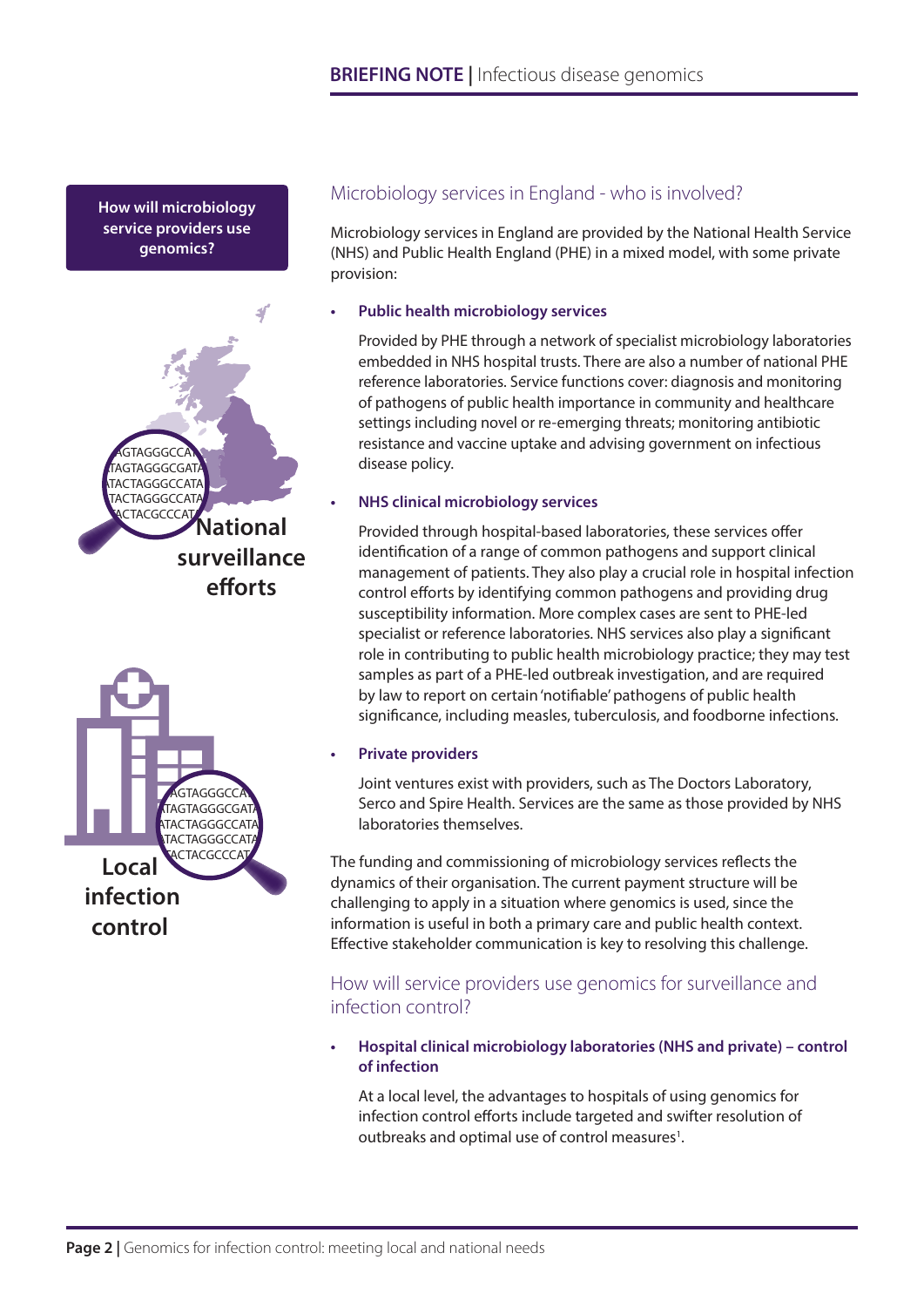#### **• PHE reference laboratory – national surveillance**

The use of genomic information can also benefit national surveillance, a core function of PHE, for example by demonstrating or refuting connections between outbreaks in different geographical areas. The higher resolution of whole genome sequencing means that accurate transmission networks can be determined, and if applicable the source can be dealt with $1$ .

## Where will genomics fit into the evolving microbiology landscape?

Microbiology services are undergoing a process of consolidation which will reduce the number of hospital laboratories. Those that remain will be larger and able to carry out more specialist tests. They will benefit from economies of scale, which will have implications for how services are provided in the future. This consolidation will affect how genomics is implemented into health services - different business models and needs will have to be taken into account.

Genomic based services are already operational or in development by PHE. The central PHE reference laboratory has set up a sequencing service to investigate organisms of public health importance such as *Salmonella* spp. and *Staphylococcus aureus* with the aim of ensuring a resilient and selfsufficient NGS capability to meet national needs. Other PHE centres are developing sequence-based approaches for the management of specific pathogens, including HIV and tuberculosis. Moreover, the infectious diseases component of the 100,000 Genomes Project is being fulfilled in collaboration with PHE. However, widespread national implementation of pathogen genomics has yet to occur.

For genomics to be effective within the health system as a whole, it should be implemented in a way that serves both the local and national needs of the different organisations involved in the delivery of services.

# Policy issues and actions

The following issues should be considered in parallel to ensure that genomics services are optimised by all users and that provision is equitable:

#### **Considerations for establishing genomics services**

**• Assessment of users' needs.** The implementation of genomics will vary depending on the laboratory set-up at each location and on the needs of the users. Assessments of which type of service is likely to best fit these needs should be undertaken, to provide a solid knowledge base that will enable implementation to occur quickly and efficiently.

For the implementation of genomics to be effective for the health system as a whole, it should be delivered in a way that serves both the local and national needs of the different organisations involved in the delivery of services.